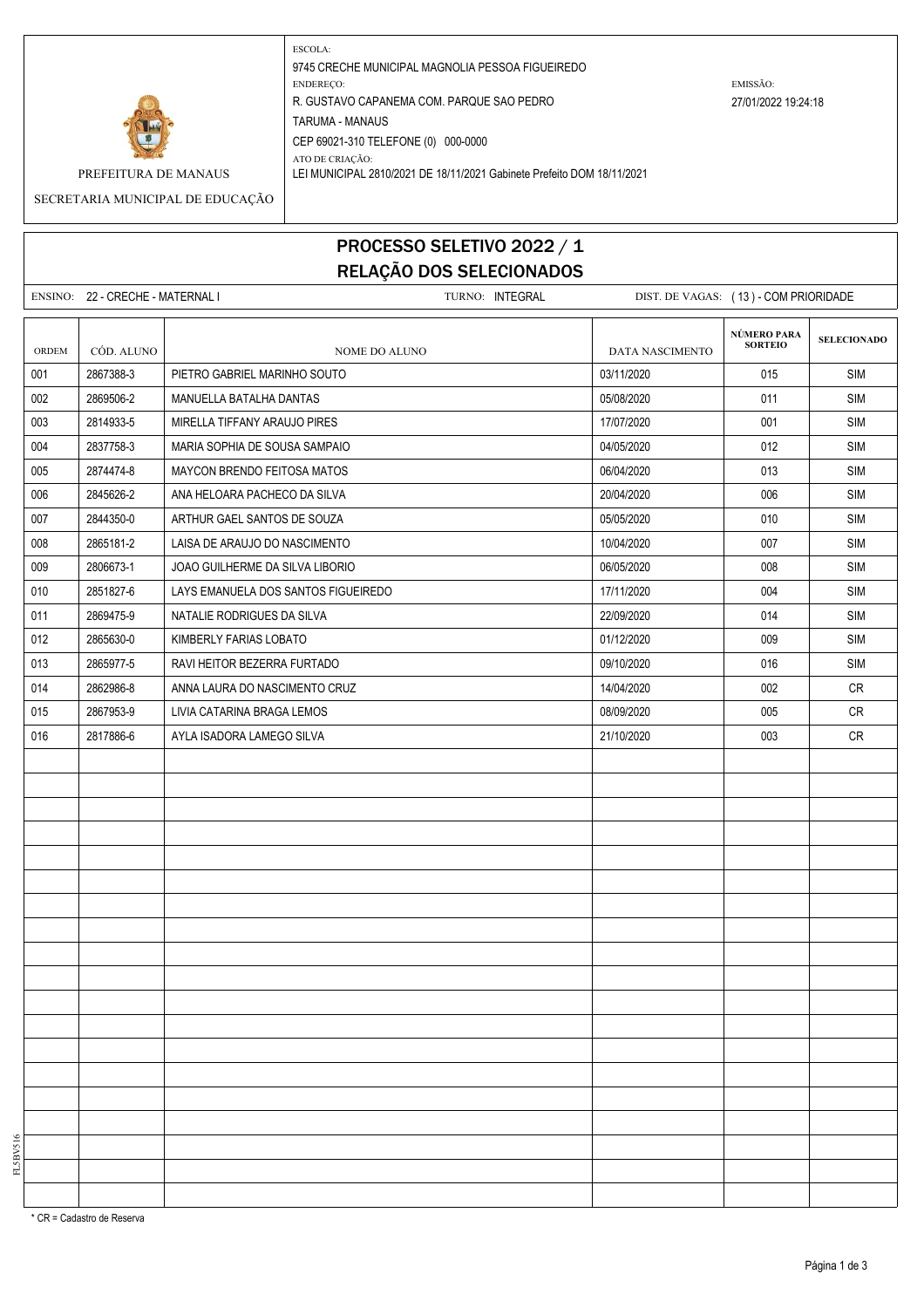

ESCOLA: 9745 CRECHE MUNICIPAL MAGNOLIA PESSOA FIGUEIREDO ENDEREÇO: EMISSÃO: R. GUSTAVO CAPANEMA COM. PARQUE SAO PEDRO 27/01/2022 19:24:18 TARUMA - MANAUS CEP 69021-310 TELEFONE (0) 000-0000 ATO DE CRIAÇÃO:

PREFEITURA DE MANAUS LEI MUNICIPAL 2810/2021 DE 18/11/2021 Gabinete Prefeito DOM 18/11/2021

## SECRETARIA MUNICIPAL DE EDUCAÇÃO

## PROCESSO SELETIVO 2022 / 1 RELAÇÃO DOS SELECIONADOS

|       | ENSINO: 22 - CRECHE - MATERNAL I | TURNO: INTEGRAL                        |                 |                                      | DIST. DE VAGAS: (8) - SEM PRIORIDADE |  |
|-------|----------------------------------|----------------------------------------|-----------------|--------------------------------------|--------------------------------------|--|
| ORDEM | CÓD. ALUNO                       | <b>NOME DO ALUNO</b>                   | DATA NASCIMENTO | <b>NÚMERO PARA</b><br><b>SORTEIO</b> | <b>SELECIONADO</b>                   |  |
| 001   | 2865395-5                        | WINNIE MAKAYLA CASTELO BRANCO DE SOUZA | 14/05/2020      | 045                                  | <b>SIM</b>                           |  |
| 002   | 2869078-8                        | KEMILLY SANTOS DE SOUZA                | 13/11/2020      | 014                                  | <b>SIM</b>                           |  |
| 003   | 2868094-4                        | NOAH MESSIAS DA COSTA BATISTA          | 30/05/2020      | 046                                  | <b>SIM</b>                           |  |
| 004   | 2871691-4                        | BEATRIZ JINKINGS CAMPOS DE LIMA        | 27/08/2020      | 008                                  | <b>SIM</b>                           |  |
| 005   | 2869594-1                        | BENICIO RICHARD BRYAN FREITAS GRANDAL  | 19/08/2020      | 001                                  | <b>SIM</b>                           |  |
| 006   | 2869857-6                        | HELOISE CRISTINA LIMA AGUIAR           | 20/12/2020      | 012                                  | <b>SIM</b>                           |  |
| 007   | 2821549-4                        | AGATHA DE MELO NETO                    | 29/07/2020      | 048                                  | <b>SIM</b>                           |  |
| 008   | 2869499-6                        | CARLOS BENICIO VAZQUEZ DE SOUSA        | 29/09/2020      | 031                                  | <b>SIM</b>                           |  |
| 009   | 2869622-0                        | LUCAS THEODORO DUARTE DE ARAUJO        | 11/09/2020      | 027                                  | CR                                   |  |
| 010   | 2824361-7                        | ISABELLA SOPHIA DA SILVA OLIVEIRA      | 19/07/2020      | 018                                  | CR                                   |  |
| 011   | 2866895-2                        | GAEL RAVIH CARVALHO DA COSTA           | 21/09/2020      | 003                                  | CR                                   |  |
| 012   | 2869865-7                        | MARIA LIZ OLIVEIRA DA COSTA            | 10/01/2021      | 028                                  | <b>CR</b>                            |  |
| 013   | 2870256-5                        | ARTHUR MIGUEL DA SILVA VEIGA           | 25/05/2020      | 017                                  | <b>CR</b>                            |  |
| 014   | 2871039-8                        | HILLARY ELOAH COSTA NUNES              | 11/12/2020      | 013                                  | <b>CR</b>                            |  |
| 015   | 2871154-8                        | LUIZ LOTHARIO LARROK NASCIMENTO        | 12/06/2020      | 033                                  | CR                                   |  |
| 016   | 2804126-7                        | <b>GAEL SMITH FERNANDES CALIRI</b>     | 12/07/2020      | 047                                  | CR                                   |  |
| 017   | 2869884-3                        | FLAVIA LETICIA LIMA DA SILVA           | 14/06/2020      | 011                                  | CR                                   |  |
| 018   | 2865743-8                        | ALICE CRISTINA SILVA DE SOUSA          | 29/06/2020      | 032                                  | <b>CR</b>                            |  |
| 019   | 2814851-7                        | SOPHIA KATHELLEN LIMEIRA GOMES         | 19/04/2020      | 049                                  | CR                                   |  |
| 020   | 2852629-5                        | RUAN ROCHA AZEVEDO                     | 07/06/2020      | 039                                  | <b>CR</b>                            |  |
| 021   | 2860946-8                        | RAYANA SOLIS NASCIMENTO                | 07/05/2020      | 038                                  | CR                                   |  |
| 022   | 2864929-0                        | JOAO KALLEBY DE OLIVEIRA CASTRO        | 27/08/2020      | 022                                  | CR                                   |  |
| 023   | 2829764-4                        | LAURA LIZ DUARTE PEREIRA               | 07/04/2020      | 023                                  | <b>CR</b>                            |  |
| 024   | 2873457-2                        | GUSTAVO RAFAEL DA SILVA QUEIROZ        | 21/12/2020      | 040                                  | CR                                   |  |
| 025   | 2835068-5                        | DARIANA DOS SANTOS PEREIRA             | 07/08/2020      | 002                                  | <b>CR</b>                            |  |
| 026   | 2859625-0                        | THEO OLIVEIRA DOS SANTOS               | 24/05/2020      | 043                                  | CR                                   |  |
| 027   | 2863837-9                        | ICARO LUIZ GARCIA DOS SANTOS           | 18/07/2020      | 004                                  | CR                                   |  |
| 028   | 2845207-0                        | HEITOR AFONSO CESAR PEREIRA            | 13/11/2020      | 019                                  | <b>CR</b>                            |  |
| 029   | 2831247-3                        | ANA CLARA DA SILVA DOS SANTOS          | 16/08/2020      | 005                                  | CR                                   |  |
| 030   | 2823487-1                        | GAEL MATTEO DOS SANTOS FREIRE          | 28/10/2020      | 010                                  | <b>CR</b>                            |  |
| 031   | 2867929-6                        | MARIAH LUIZA LIMA NAZARIO              | 03/01/2021      | 029                                  | CR                                   |  |
| 032   | 2872844-0                        | SARAH SAMYA PARENTE BARCIO             | 09/09/2020      | 030                                  | CR                                   |  |
| 033   | 2875172-8                        | DAVI ANDRE DA SILVA MOTA               | 23/02/2021      | 006                                  | <b>CR</b>                            |  |
| 034   | 2738722-4                        | BENJAMIM DA SILVEIRA NEVES             | 17/08/2020      | 020                                  | CR                                   |  |

 FL5BV516 2834926-1 AGATHA ISADORA MARINHO DE AZEVEDO 06/12/2020 021 CR

\* CR = Cadastro de Reserva